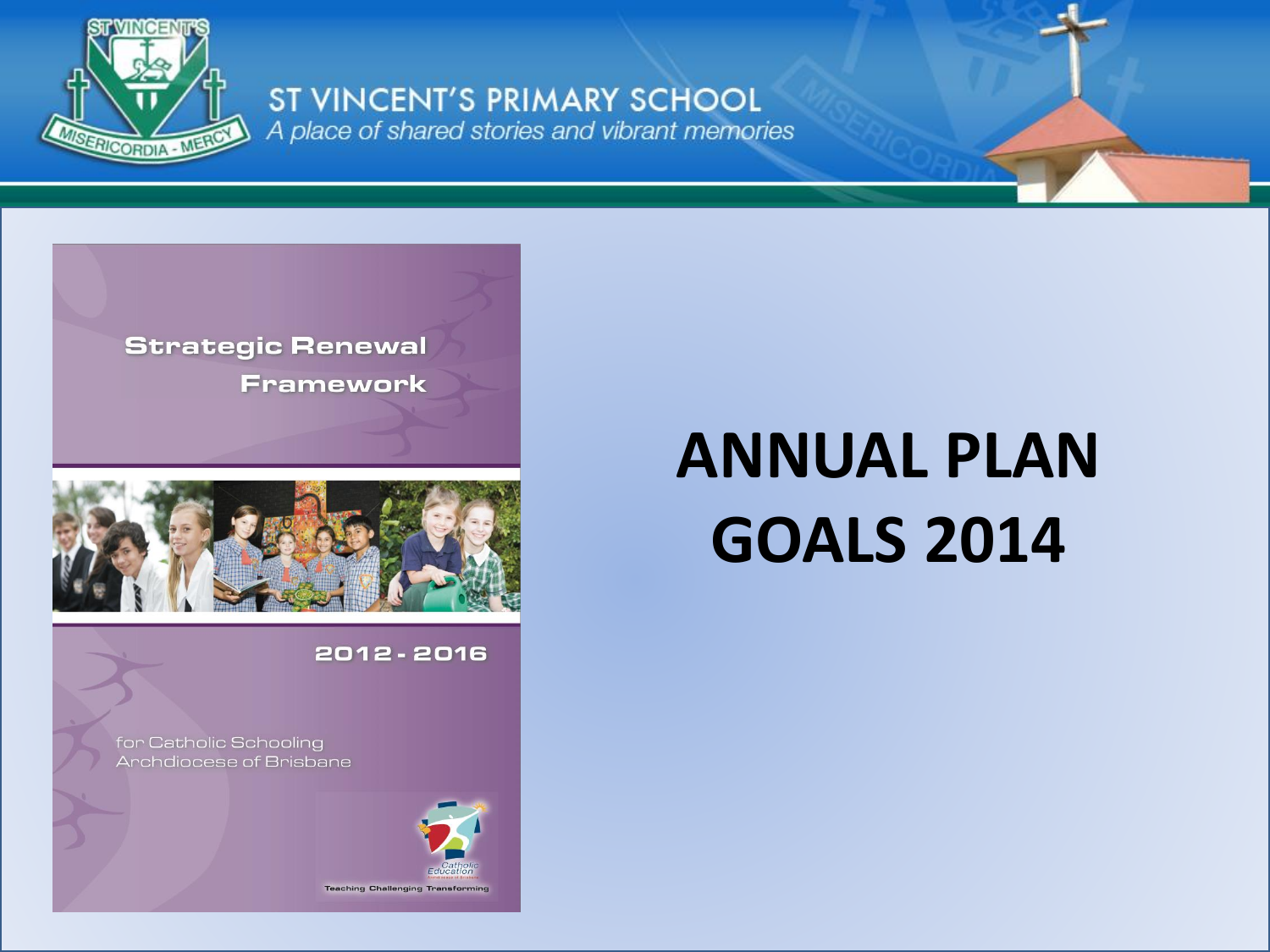

ST VINCENT'S PRIMARY SCHOOL A place of shared stories and vibrant memories

### **PRIORITY ONE: Mission and Religious Education** *In the spirit of the Catholic tradition, to work collaboratively to strengthen our evangelising mission with the parish and the wider community*

#### **STRATEGIC INTENTS:**

1.1 Policies, programmes and practices which explicitly articulate the nature and purpose of Catholic schooling, within the broader evangelising mission of the Church

1.2 A religious education curriculum that promotes knowledge, deep understanding and skills about the Catholic and broader Christian tradition

1.3 A cohesive and integrated approach to nurturing and promoting the religious life of the school, the faith formation of students and participation in the worshipping community

1.4 A cohesive and integrated approach for the spiritual formation of staff

1.5 A cohesive and integrated approach for the professional learning of staff in religious education and theology

1.6 A shared understanding of and practical responses to Catholic Social Teaching

#### **GOALS FOR 2014:**

S 1.1.2 Continued engagement of key staff with Catching Fire formation programme (2012 - 2014)

S 1.1.3 Build an understanding of the three worlds of the text in staff and students (2014)

S 1.1.4 Ensure authentic experience of Religious identity and culture (2014 - 2015)

S 1.1.5 Implement Religious Curriculum incorporating RLOS and using the BCE template (2014 - 2015)

S 1.1.6 Develop an awareness of Catholic Social Teaching among staff and students and the belief that the students can do something positive to make the world a better place. (2013 - 2016)

S 1.2.3 Connect values, and Mercy charism with our Catholic story and a shared understanding of our foundational influences (2014 - 2016)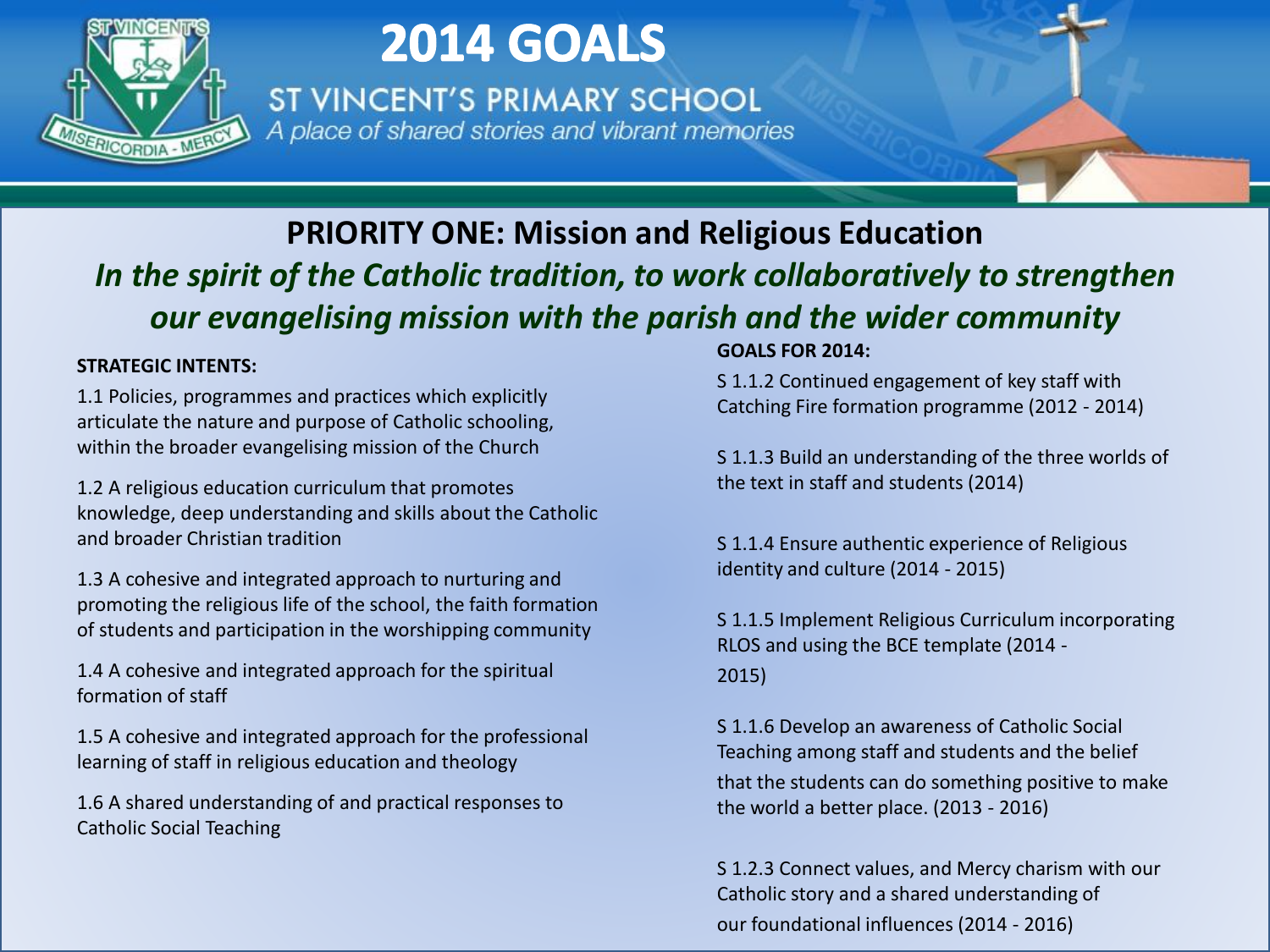

ST VINCENT'S PRIMARY SCHOOL A place of shared stories and vibrant memories

### **PRIORITY TWO: LEARNING AND TEACHING**

*In the spirit of contemporary education, to create a competency based learning environment in which children learn through enriching, exciting and expanded opportunities, always supported by a dedicated community.*

**STRATEGIC INTENTS:**<br>2.1 Enhanced pedagogical practice that is data-informed and say in the sevidence-based example that is data-informed and sevidence-based 2.1 Enhanced pedagogical practice that is data-informed and evidence-based

2.2 Implementation of the Australian Curriculum

2.3 Improved literacy and numeracy standards

2.4 Learning and teaching environments are adaptive and responsive to the changing structure of schooling

2.5 Comprehensive whole-school approaches provide pastoral care, protection of students, student behaviour support and foster social and emotional well-being

2.6 Targeted strategies that ensure the identification, monitoring and improved education outcomes for all children

2.8 School leadership teams and teachers have well developed capacities to utilise information, communication and learning technologies to improve learning and teaching

#### **GOALS FOR 2014:**

S 2.1.2 Establish a Visible Learning Team to lead evidence based approaches to enhance student learning (2013 - 2016)

S 2.1.4 Upload ACER testing to BI tool. Work with teachers in year level teams to help them understand how BI tool operates

S 2.5.1 Establish a Student Intervention Team that support and nourish the intellectual, spiritual, physical, social and emotional well-being of the students (2014-2016)

S 2.2.2 Provide resources and implement strategies to meet the spiritual, physical, social, and emotional wellbeing of the students (2014 - 2016)

S 2.3.1 Support implementation of Reading to Learn (Year 5-7)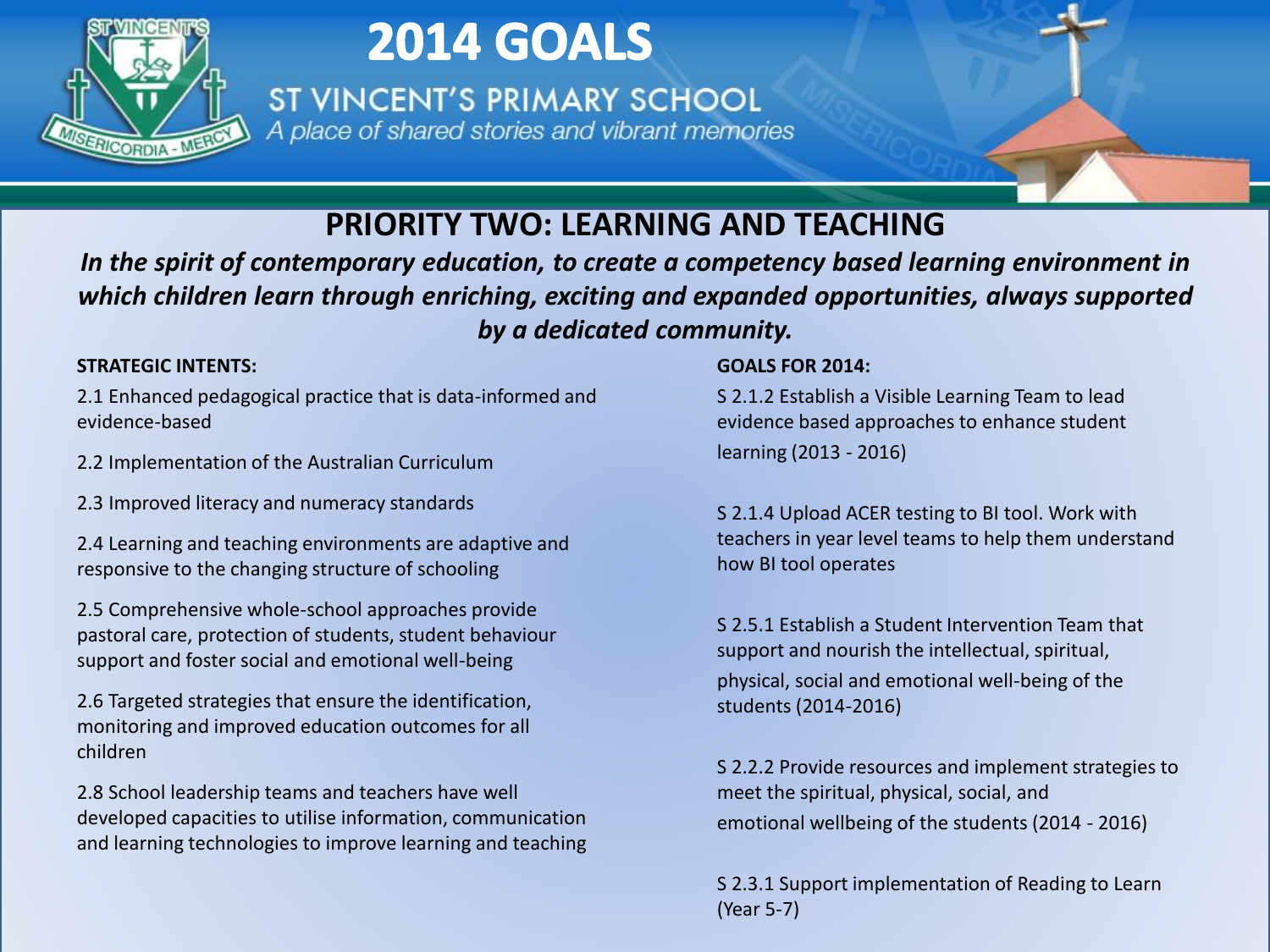

ST VINCENT'S PRIMARY SCHOOL A place of shared stories and vibrant memories

**PRIORITY THREE: PROFESSIONAL PRACTICE & CALLOBARATIVE RELATIONSHIPS** *In the spirit of the gospels, to build a community which values quality relationships and that cares for all members, nurturing and fostering their professional competencies and emotional, physical and spiritual well-being.*

#### **STRATEGIC INTENTS:**

3.1 Structures, processes and collaboration with clergy and parish bodies

3.2 Partnerships that provide for consultation and engagement with parents

3.3 A comprehensive approach to staff well-being and development - professional learning, professional standards, performance management and pastoral care

3.4 Leadership development and succession planning

3.5 Development of effective professional learning communities within schools and across the wider BCEO community

3.6 Productive links are forged with professional bodies and institutions, the broader community and government agencies

3.7 A safe, healthy and productive school environment for students, staff and community

3.8 Consultative and collaborative partnerships are evident among schools and between schools and BCEO

**GOALS FOR 2014:**

**S 3.1.1 To forge strong relationships with Surfers Paradise Parish, other Gold Coast schools and BCE community.** 

**S 3.1.2 To communicate relevantly, regularly and effectively with parents**



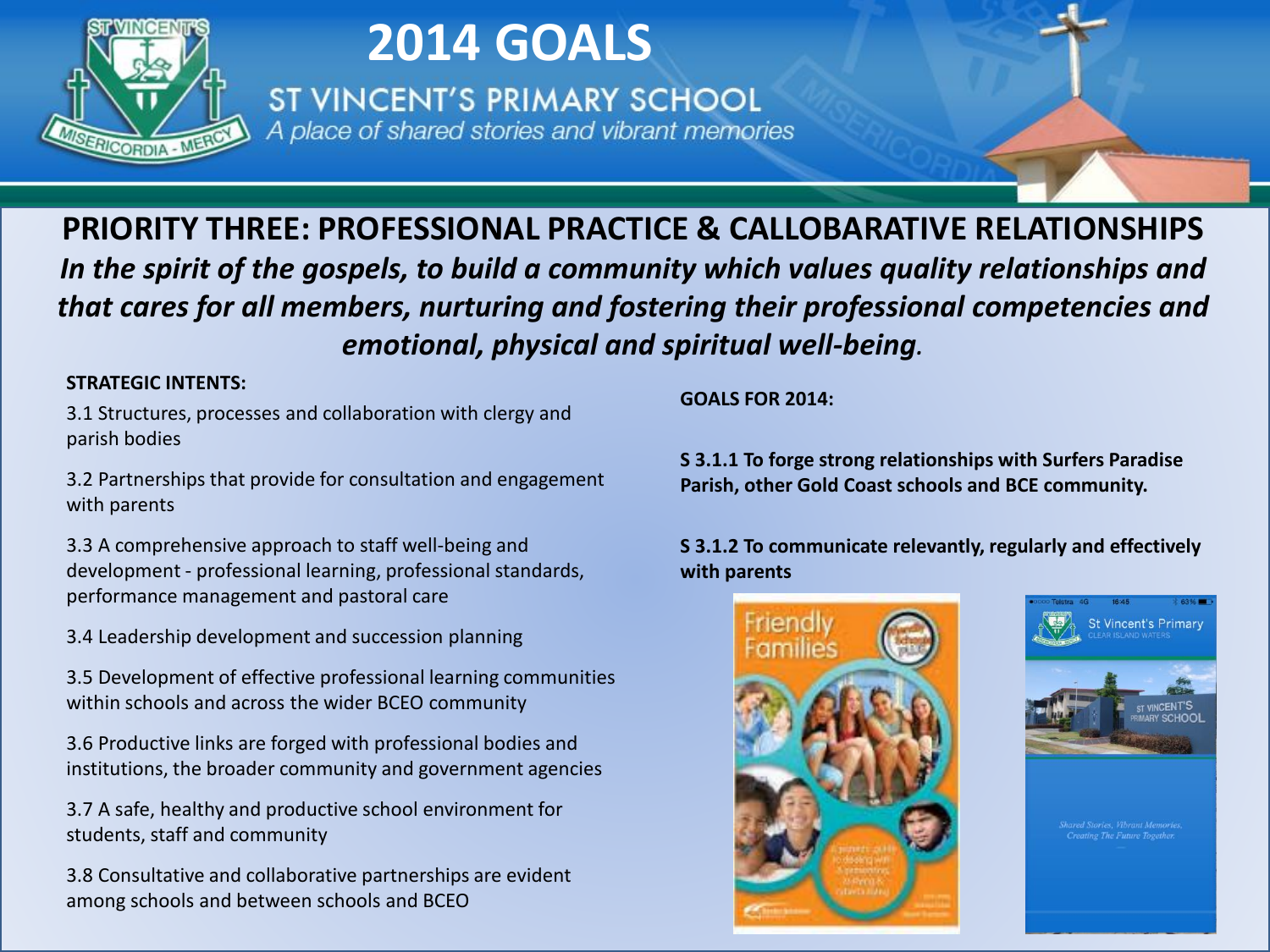

ST VINCENT'S PRIMARY SCHOOL A place of shared stories and vibrant memories

### **PRIORITY FOUR: STRATEGIC RESOURCING** *In the spirit of sustainability, to resource the contemporary needs of the local community and our school.*

#### **STRATEGIC INTENTS:**

4.1 The strategic renewal plan directs the allocation of school resources

4.2 Collaborative processes are in place to develop the budget and to allocate resources

4.3 The formation and professional learning of staff is clearly evident in budget priorities

4.4 Resourcing decisions and priorities support financial accessibility for families

4.5 Information and learning management systems enhance student and staff engagement with learning, teaching and school operations

4.6 Sustainable environmental practices are embedded into the organisational structure and processes of schools

4.7 Contemporary learning approaches inform the planning, design and use of facilities

#### **GOALS FOR 2014:**

S 4.2.1 Continue future planning for Year 7 transition to secondary school by developing management plan that addresses school finances, future enrolments, facility use and parental and student expectations of Year 6 and Year 7 in 2014. (2012 - 2014)

S 4.2.7 Investigate options for Year 6/7 block

S 4.4.3 Trial a teacher observation and feedback programme that supports our literacy initiative (2014)

S 4.4.4 Support peer mentoring and coaching through observation, feedback, professional dialogue and reflection (2014)

S S 4.5.1 Review current model of leasing computers for 1 to 1 programme given the end of lease cost and the reduced time with Yr 7 moving to secondary